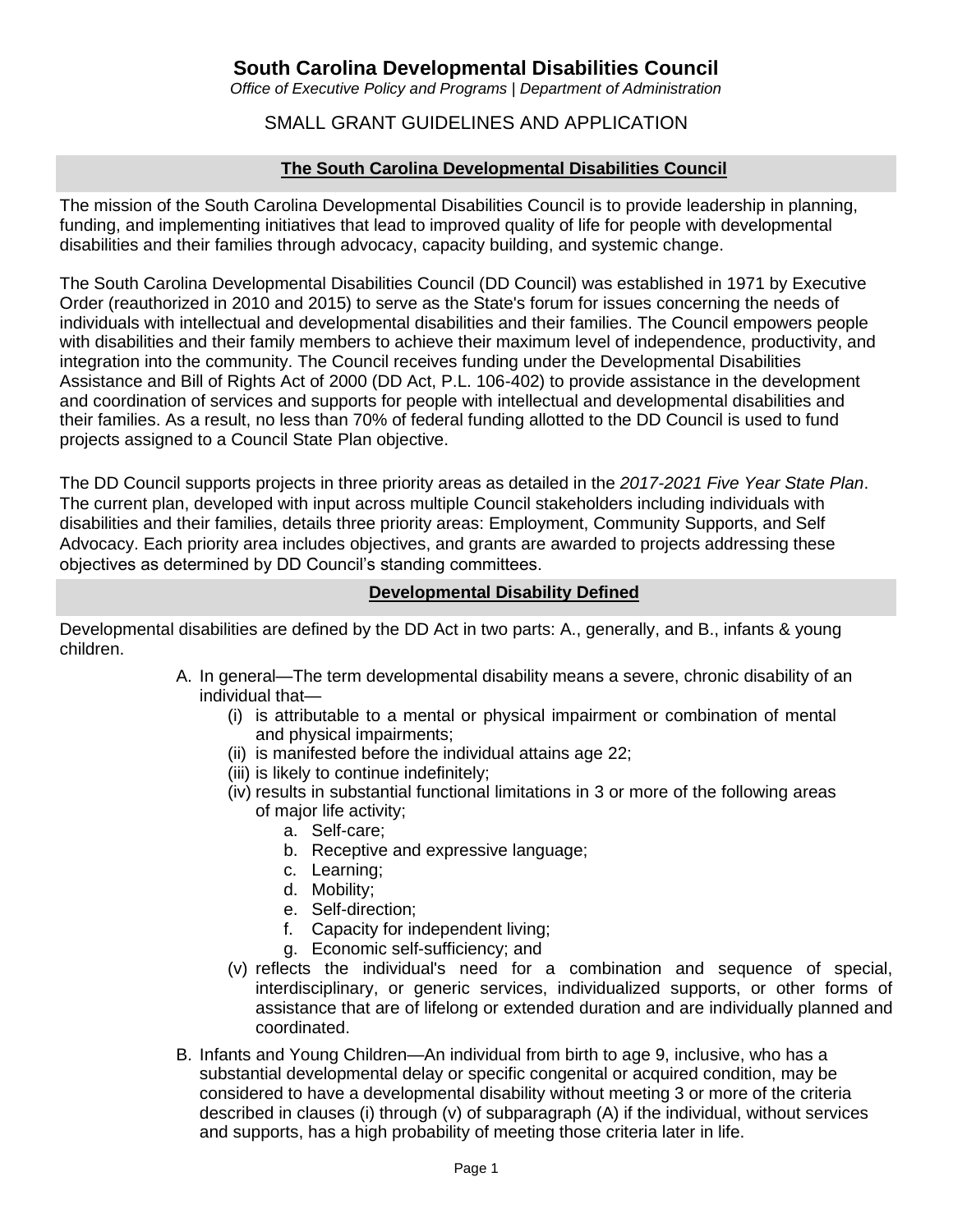*Office of Executive Policy and Programs | Department of Administration*

# **Small Grant Application**

Small grants must include evidence-based, organized activities that increase knowledge and skills in the following DD Council priority areas: Community Supports, Employment, or Self Advocacy. Please refer to at least one of the Council's State Plan for more information on these goals: [SC DD Council Five Year State Plan](https://www.scddc.state.sc.us/documents/2017-2021%20SP%20Activities%20and%20Strategies-PDF.pdf) . *Applicants must refer to a specific State Plan goal and objective.*

Applicants may request up to \$5,000.00 per grant, and organizations may only receive one small grant per program year, July 1-June 30.

Applicants must attach a draft or final copy of an agenda with the application.

## **Application Sections**

#### **Budget**

Describe how grant funds will be used to support activities. Grantee match funding is not required, and indirect costs are not permitted. Maximum small grant award is \$5,000.00.

- DD Council is not permitted to pay for food.
- DD Council will not approve requests for individuals. Grant funds are to be used to support organized activities.
- Budget revisions are not permitted after the grant award is transmitted, and additional funding restrictions may apply.
- Reimbursement will only be made for budgeted items and receipts must be presented with reimbursement requests.

Strong applications typically budget grant funds to speaker fees, speaker travel costs, venue fees, and similar items.

## **Budget Narrative**

Describe how the funds will be used to support activities. Link dollars leveraged to specific activities.

#### **Small Grant Activities**

Provide a brief overview of the activities and describe intended objectives. Activities must include programming targeting a specific DD Council State Plan goal and objective. Activities must be evidence-based best practices and/or promising practices. Use this section to refer to the evidence base, describe the target audience, and estimate the number of participants. Strong applications refer to specific topics and learning activities through citing peer-reviewed research.

#### **Impact on Council's Mission and State Plan Priority**

Describe the intended impact activities will have on the overall mission of the DD Council and the specific State Plan goal and objective. Use this section to describe participants' learning goals. Intended outcomes should be measurable, and the grantee is expected to evaluate participants. Strong applications reflect DD Council's overall intended impact on increasing self-advocacy, family-advocacy, self-determination, capacity building, and systems change. This section will serve as a basis for the evaluation plan.

## **Evaluation Plan**

Describe how participants will be evaluated for satisfaction and outcomes. Activities targeting individuals with intellectual and developmental disabilities and their families must measure increases in self-advocacy, familyadvocacy, self-determination, and self-awareness. Professional participants must also be assessed for impact. Typically, satisfaction surveys are collected at the event and follow-up surveys are sent to participants 3-6 months following the event.

- The small grant report is due within 30 days of the event, and reimbursements will not be paid until the report has been validated.
- Applicants must plan to conduct follow-up impact evaluation at least three months after the activities ends to measure the impact.